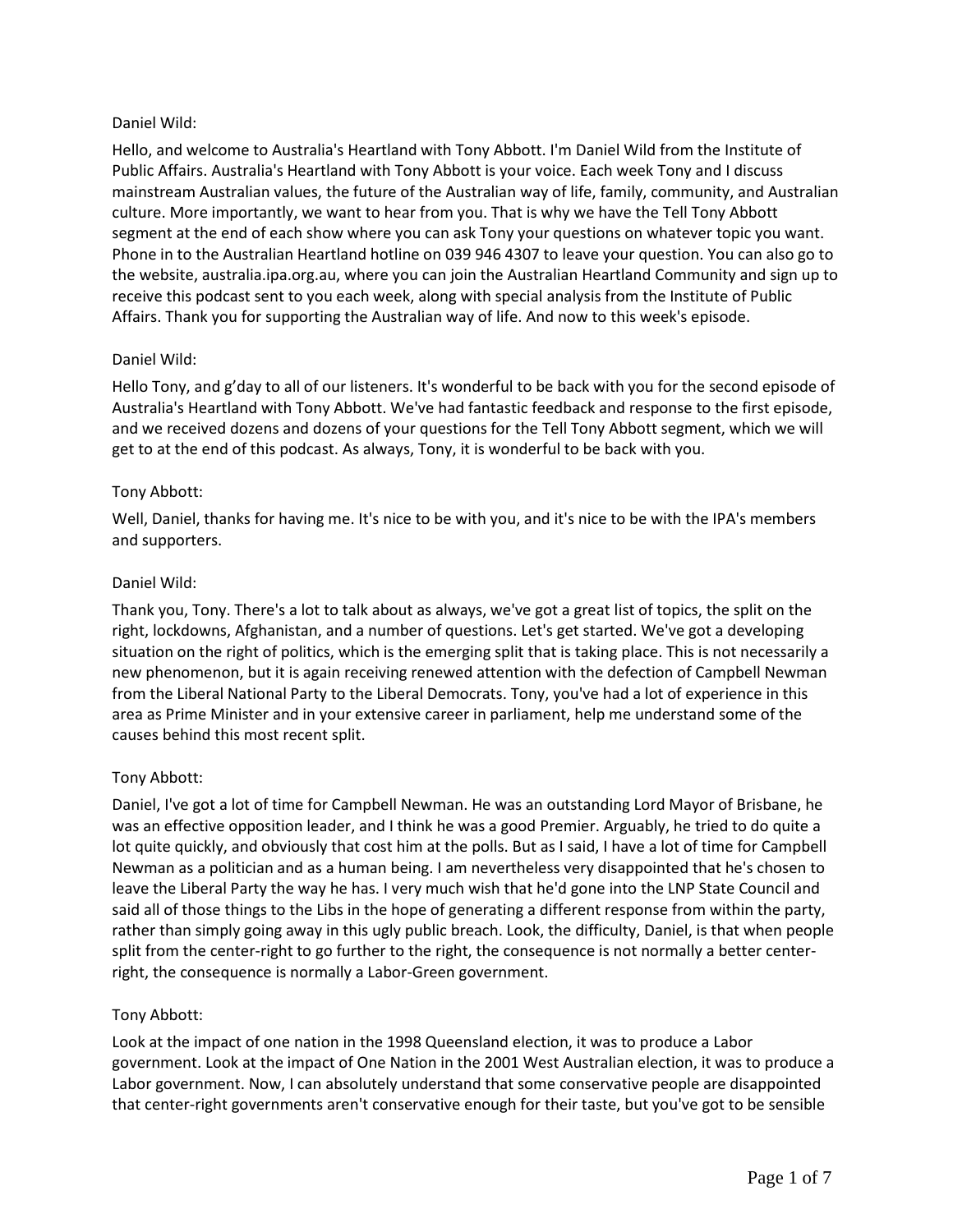about the response. And when you split away from the mainstream center-right political party, invariably, you fracture the vote, and in so doing, you make it much easier for Labor-Green governments to come in. And trust me, the next Labor-Green government in this country will be the worst government we've ever had. So my advice to people who are feeling frustrated with the state of centerright politics right now is not to give up in disgust on the Liberal Party or the National Party, but to stay in and fight. To use that great fries from the DLP split or the 1950s, "Stay in and fight" to make the mainstream political party that best represents your values and aspirations a better party than it is now.

### Daniel Wild:

Tony, you wrote a very important and astute analysis on this matter in December of 2016, the context for that was then Cory Bernardi leaving the Liberal Party to start his own Conservative Party. You wrote at the time, and I quote, "My guess is that a new entity called the Conservative Party could win up to 10% of the total vote here in Australia, but almost all of it would be at the expense of the Liberal– National Coalition," end quote. Tony, 10% is about the same as the Greens are able to command at every election. And they've had a very significant influence on the direction of our country. Why wouldn't it be the case that a countervailing force on the right could have a similar impact?

# Tony Abbott:

Look, that's again, a fair enough question, Daniel. But Green's voters seem to be much more disciplined than voters on the right. Green preferences invariably go back to the Labor Party at the right of about 80 to 85%. Whereas conservative splinter groups preferences tend to come back to the Coalition at the rate of more like 60%. So if you look at the field evidence, if you like, and in the end you've got look at the field evidence. The field evidence is that right-wing splinters eliminate center-right governments in favour of left governments. And surely no one who thinks that the current state of the Liberal Party is not to their taste, really wants a Green-Left government, which I think is the invariable result of these splits on the right, understandable though people's frustration sometimes is.

### Daniel Wild:

Tony, I want to just quote to you another part of your article that you wrote in your analysis, which I think was very important. So remember this is 2016. We've had the phenomenon of Trump. We've had Brexit. We're getting very excited about the prospects of potentially similar change in Australia. But you caution against that in Australia. And I quote, "Our quite different political system makes it almost impossible for an individual outsider to take over the government. Even in these uncertain times, the best a new political party could realistically hope for is not government, but a few senators," end quote. Tony, can you help me understand what is it about Australia's political system that makes it so difficult for an outside force to be able to achieve the kind of change that we saw in the United States and in the United Kingdom?

### Tony Abbott:

Okay. Well, the United States is a presidential system and that just makes it easier for the proverbial man on the white horse to emerge from nowhere and ride into the White House. The United Kingdom has a first past the post system, which again, makes it easier for parties to emerge from nowhere, get roughly 30% of the vote, and suddenly command a following in the parliament or in this case, the European parliament if you're talking about UKIP or the Brexit Party. Our system of preferential voting basically means that it's not the most liked candidate, it's the least disliked candidate that gets elected. And it means that you really do have to harvest votes from everywhere to emerge victorious. And it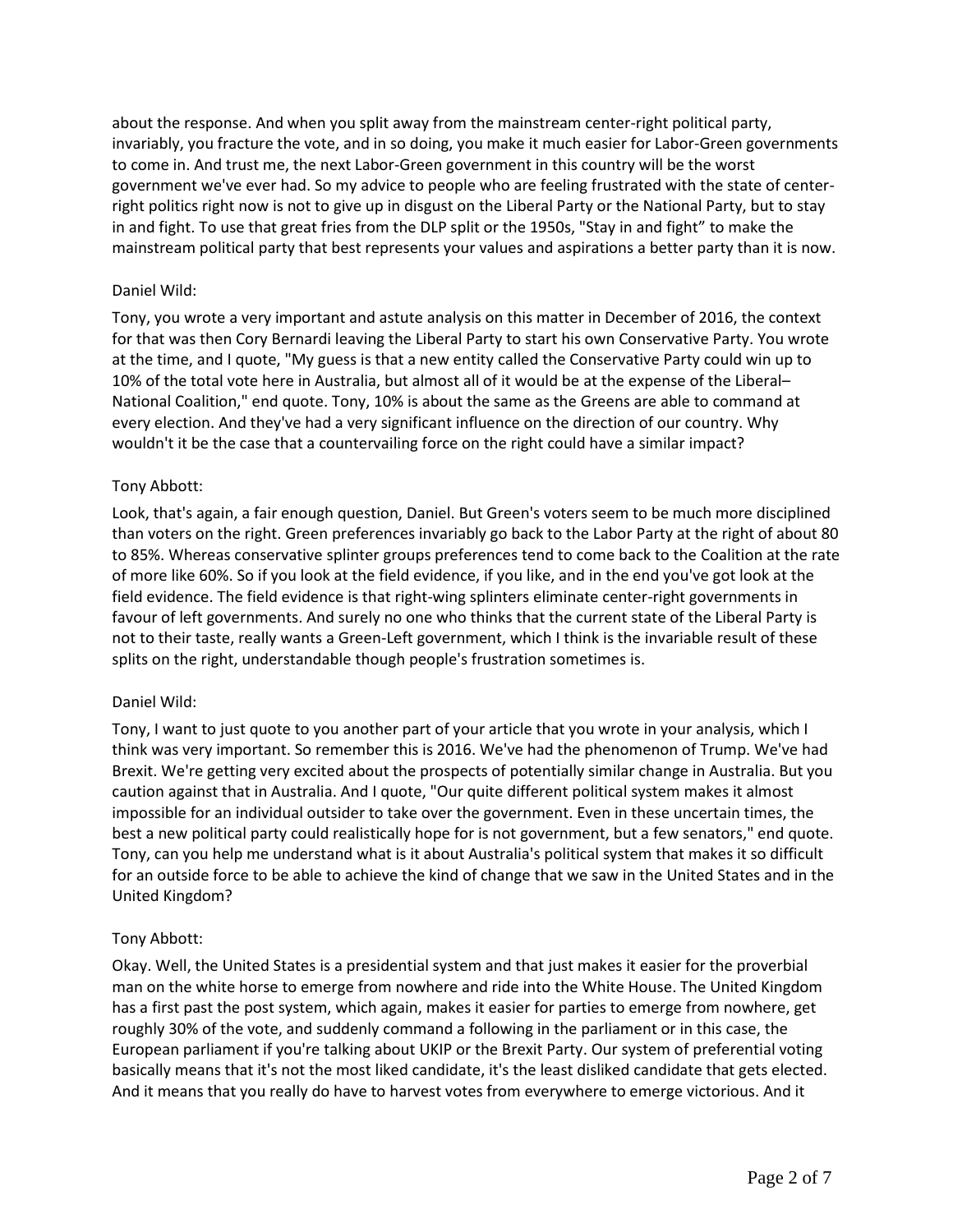builds inertia, if you like, into the system. That can be a frustrating thing if you want change. It can be a comforting thing if you like stability. But a preferential voting system with well-established large parties with a long history is very hard to shake.

### Daniel Wild:

Well, Tony, in addition to being Leader of the House, Prime Minister, you were also a health minister for four years during the Howard government. And you were intimately involved with Australia's being prepared for pandemics and other potential health challenges. I just want to talk with you about your experience as health minister in preparing for pandemics. What kind of factors did you take into account in assessing how Australia ought to respond to a pandemic?

#### Tony Abbott:

What did I do? Well, I built up the National Medicine Stockpile masks, gowns, antivirals. We basically cornered the world supply of antivirals for a year or so. We bought extra ventilators, which were distributed to the state public hospital system. We had a flat pack quarantine facility ready to erect. We devised the National Pandemic Plan, which then went through numerous iterations. But essentially, what was going to happen in the event of a pandemic, as soon as we in Australia thought that a new strain was readily transmissible from human to human, we would put our borders on alert, if necessary, we would for a time close them, certainly impose strict quarantine on incoming arrivals. The aim being to slow down the arrival of the disease, delay the arrival of the disease in Australia, slow down the spread of the disease in Australia while we ramped up our hospital system, developed mobile testing and treating facilities and so on. That was the aim of the pandemic plan back then.

#### Tony Abbott:

And I must say, in the middle of last year I did have a flick through the August 2019 iteration of the Pandemic Plan. And it seems that the Plan did not long survive the circumstance that we saw in northern Italy in late February, early March of last year. The Plan did appear to largely go out the window. And one of the things that I think any future Royal Commission should look at, is what were the deficiencies that we now think might've been present in the former Pandemic Plan, and why didn't we stick more closely to it when this pandemic hit us. Certainly, the pandemic plan in those days, in my day and in more recent days, right up until March of last year, did not envisage long-term border closures. It certainly did not envisage mass shut downs of business, mass stay at home orders. It didn't envisage the kind of restrictions on freedom that have been everyday occurrences over the last 18 months.

### Daniel Wild:

Well, Tony, you mentioned that the original Plan that was there prior to the pandemic hitting Australia didn't envisage mass shutdowns of the like that we've had. And I want to put to you a quote and a statement from Nick Coatsworth, who was the former Deputy Federal Chief Medical Officer. And Coatsworth is talking here in the context of those epidemiologists who were promoting the pursuit of elimination of COVID, rather than managing the risk of COVID. "We always took the view in government, myself included, that this, as in those promoting zero COVID, was a small group of people who didn't have that much influence, and we would create more problems for ourselves if we started questioning academic freedom or asking people to stay in their swim lane." Nick goes on, "I actually think that this was the wrong position to take."

### Tony Abbott: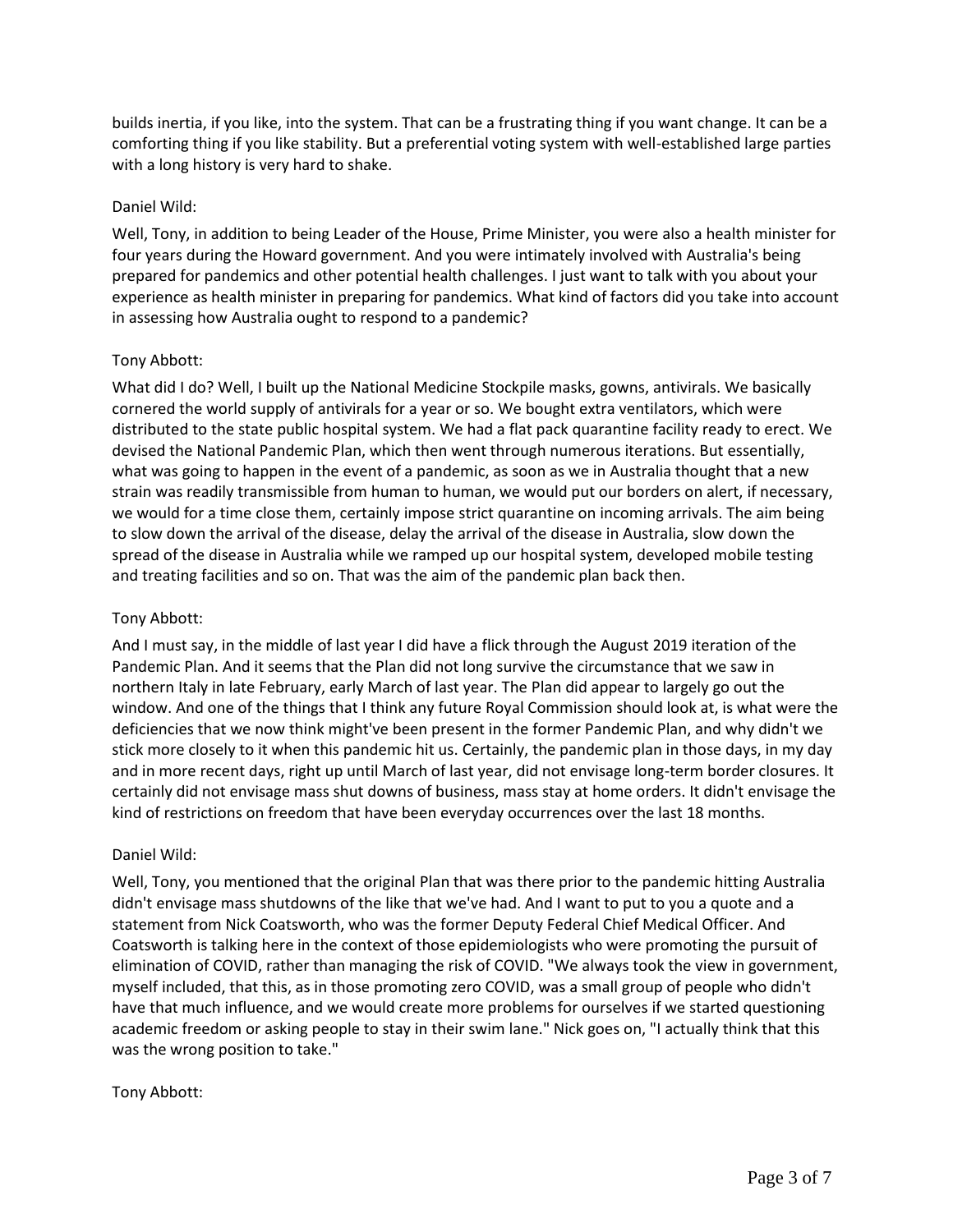Look, I really only know Nick Coatsworth through a couple of private conversations that I had with him early on, and through what he subsequently said publicly. But I've got to say, he seems like a pretty shrewd doctor and a pretty shrewd policy advisor. There's absolutely no doubt that COVID is here to stay. We cannot eliminate it. It's particularly, I think, fantastical to think that we can eliminate it now that we've got this more infectious Delta variant amongst us. So I think we just have to live with it. Gladys Berejiklian is absolutely right. And good on Gladys who's been the best of the Premiers. She's absolutely right, we just have to learn to live with this disease. And how we start to learn to live with the disease is by not spreading fear and panic.

Now, yes, COVID is serious. It was always considerably worse than the standard seasonal flu. We do have to take reasonable precautions against it, but in the end, we've got to get the balance between freedom and safety right. And while I suppose, in a democracy such as ours, you do have to broadly follow a safety first approach. It's really shouldn't be safety only. And I sometimes think that the balance, the dial has been shifted far too much towards safety and not nearly enough towards freedom.

### Daniel Wild:

I want to put to you a quote from Ita Buttrose, who is the chair of the ABC. And she was speaking at the Australian HR Institute's Public Secterence earlier this week. And Ita Buttrose said, "In Sydney, we are told the current lockdown might continue until December. That would be utterly unbearable. I think I would have to protest." Tony, there is only so much that people can take isn't there?

### Tony Abbott:

I think that's a pretty fair observation, Daniel. Look, I'm not saying that you should never lockdown, but I am saying that lockdowns can't be your only response, and they can't go on forever, and we can't continue indefinitely in this stop start life.

### Daniel Wild:

Could you help me understand what are the factors at play as to why many opposition leaders, in particular, have been reluctant to provide an alternative course of action?

### Tony Abbott:

Look, oppositions have to oppose. And they don't have to oppose on everything all the time, but they've got to oppose on something all the time if they are going to be politically effective. And I'm not saying that lockdowns are never necessary, but the Victorian Premier seems to be addicted to them. And his readiness to keep the state locked down more or less indefinitely with a mere handful of new daily COVID cases, suggests to me that he has no confidence in his tracing systems and he has no confidence in his public hospital systems, which is a little odd, particularly coming from a Premier who's a former health minister. Politics is a contest, Daniel. You can't succeed in politics unless you're prepared to have the fight. Now, as I said, you don't have to fight over everything all the time, but you do have to be prepared to fight over something most of the time.

### Daniel Wild:

Tony. I did now want to turn to our favorite segment and our favorite part of the podcast discussion, which is the Tell Tony Abbott segment, which is your chance, our listeners, to ask Tony questions that are on your mind, which you can do by dialing into the Australian Heartland hotline on 03 9946 4307. We've got a stack of great, interesting questions. Tony, our first question is from Simon from Western Australia. And Simon has a question about Afghanistan.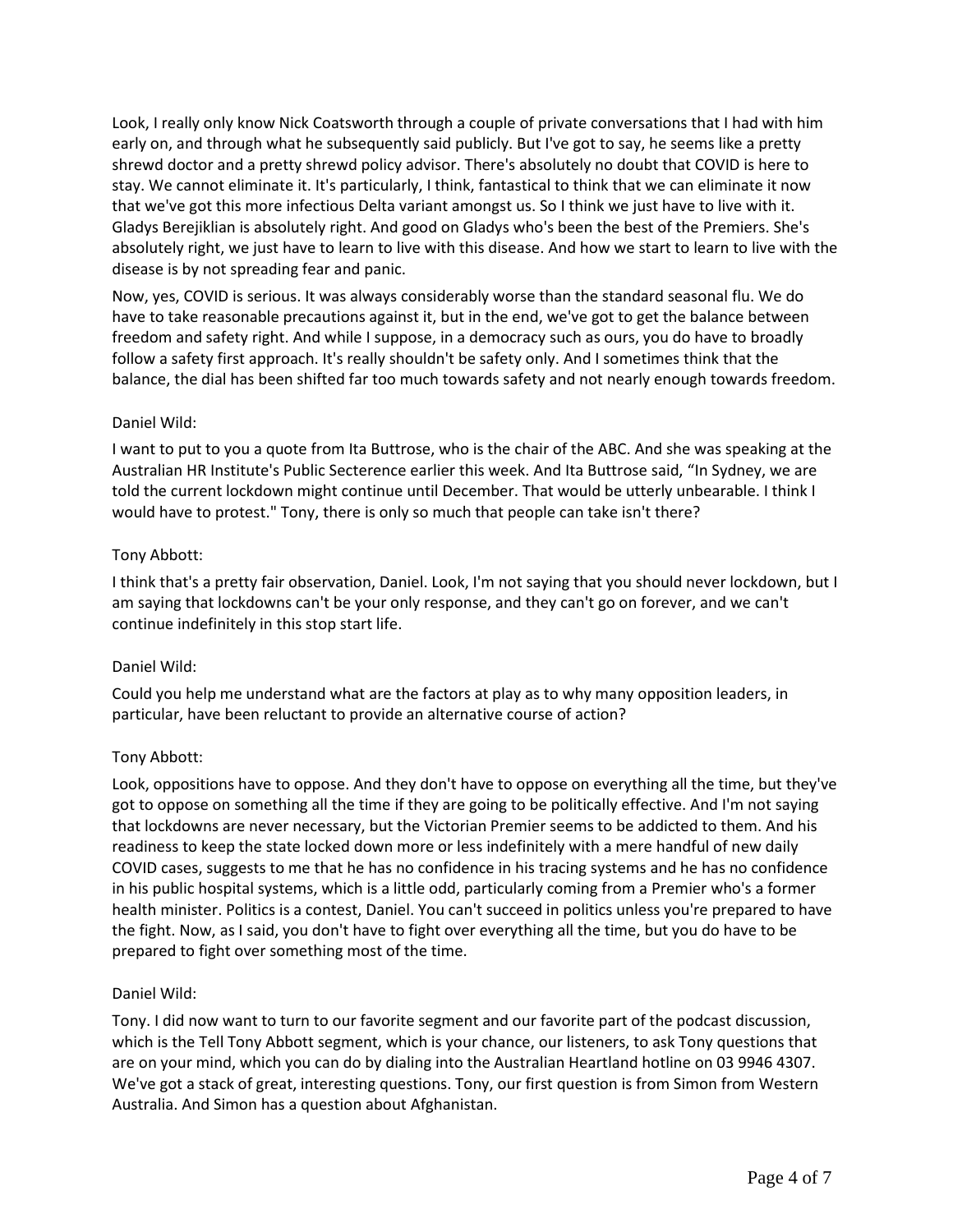# Simon:

Hi, this is Simon from Western Australia. My question is, the war in Afghanistan is costing Australian government close to \$10 billion, cost the lives of 41 Australian defense personnel with a further 261 injured. My question is, do you think the Australian government needs to rethink its strategic commitment to our allies? Whether it's a strong risk that the incursion won't bring lasting change to a region like Afghanistan?

### Tony Abbott:

The world is an incredibly messy place and it's often enough a dangerous place. And the regrettable reality is that sometimes there are no easy ways forward. Had we stayed in Afghanistan, there would have been continued expanse, there would have been continued toll on our military personnel. On the other hand, now that we've left Afghanistan, the place has gone back to the Taliban. Now I absolutely accept that we can't fight harder for someone else than they're prepared to fight for themselves. I absolutely accept that. And it's been astonishing to watch the way the Afghan armed forces have dissolved in the face of the Taliban advance. But nevertheless, we have to face the fact that in a difficult and dangerous world, we do have to make hard choices, and those hard choices will come sometimes at a high cost to us, to our allies, to our friends. But my inclination always is to pick a course and to do your best to stay the course.

### Daniel Wild:

Well, thank you for that assessment, Tony. I'd now like to take a question from Mick from Alice Springs. Mick, what is your question?

### Mick:

Hi, Tony, it's Mick from Alice Springs. I just wanted to know why the noisy minority seem to be living off the taxpayer? And the world of academia and climate alarmists and so forth, what are their main sources of income? And I probably know the answer. It's probably the Australian mainstream taxpayer. I just want to know your thoughts on that please.

### Tony Abbott:

I can I understand the frustration of the questioner. We would routinely wonder in expenditure review committee meetings back in 2014, why it was that so much government money was routinely going to bodies whose main existence and raison d'etre was to campaign for more government money for themselves and for their pet causes. Look, I guess the easiest thing in the world when you're in government and there's an issue is to say, "Well, let's give some money to an entity that will monitor and manage the issue." Especially if the issue is intractable. Provide some money to an entity that will give us advice on how to deal with it. It's a way of demonstrating concern at a lower price than attempting the impossible. Look, to some extent we just have to live with this unfortunate reality, but given the fiscal pressures that I fear are going to come on us soon as we struggle to repay the debt that we've accumulated over the last couple of years, let's hope we can reign back some of that funding of groups which often look a bit parasitic.

### Daniel Wild:

Well said, Tony, thank you for that assessment. And I just want to go to our final question today, if I may, from RayWeene from Tamworth, what is your question?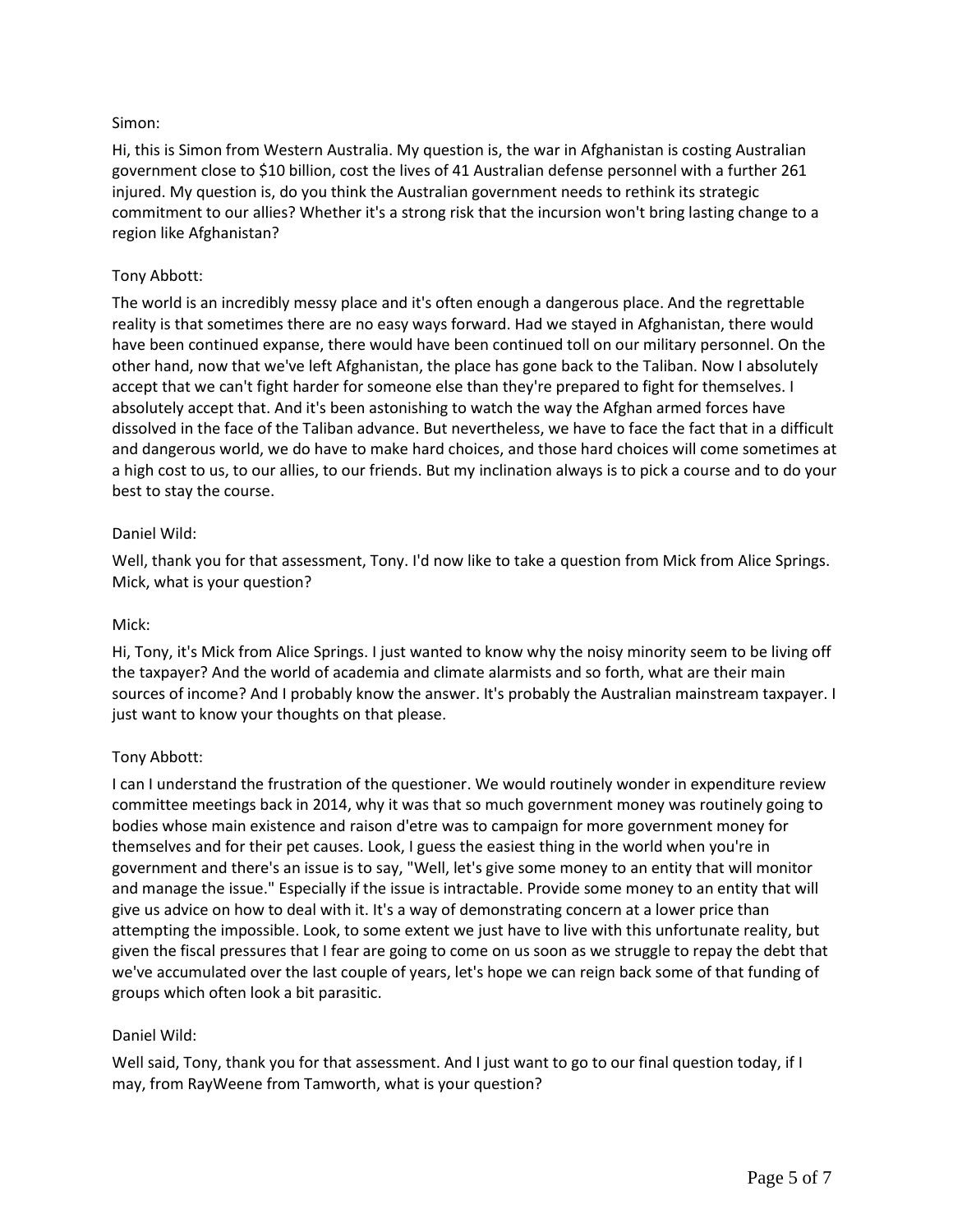### RayWeene :

My question for Tony is when is he coming back to help put things back into the way Australian's way of life should be? We're all missing him very much. Not all, but a lot of us are. And I'd love to see him back in the top job.

### Tony Abbott:

Well, I'm very flattered that she might be feeling nostalgic for the times of the Abbott government. But look, as I said earlier, it's wonderful when doors open, but you've got to accept that just as doors open, sometimes they close. And those doors closed. And it's hard to imagine any circumstances when they might suddenly spring open again.

#### Daniel Wild:

Are there any circumstances at all, Tony, you might imagine?

### Tony Abbott:

Look, I noticed my friend John Anderson put his hand up to go back into the federal parliament in the Senate. I can't imagine why the New South Wales National Party didn't welcome him back with open arms because not only was John Anderson an extremely effective member of the Howard government, but he's a person of enormous strength of character, very, very, very capable person who would have been a tremendous addition to the National party room and to the joint party room. But even the New South Wales National Party thought his time was passed. Now, I thought it was a mistake, but nevertheless, I guess that's a bit of an object lesson to anyone who wants to go back. Don't think just because you've got the talent to make a contribution that you're going to get welcomed.

### Daniel Wild:

Can I just draw you out on that just a little bit, Tony? Because I think it raises a very interesting issue, which is about leadership. And as you mentioned, John Anderson, someone of great stature, great intellect and great integrity couldn't find his way back into parliament. Is there anything to read into that about what that says about the state of Australian parliament today? Or is that really just a case by case situation?

### Tony Abbott:

Look, I think it's case by case. Although I do remember a comment by the U.S thinker, George Will. I think he wrote this at the time of the Carter administration. He said, "The cry goes up for leadership from millions of people who wouldn't recognise it if they saw it and would reject it if they did."

#### Daniel Wild:

Well, I think that very nicely sums up just about where we are at the moment. So on that, Tony, I will say thank you very much for what's been a very enjoyable and interesting conversation. I'm looking forward to continuing these conversations with you. So thank you very much again for joining us.

Tony Abbott: Good on you, mate.

Daniel Wild: